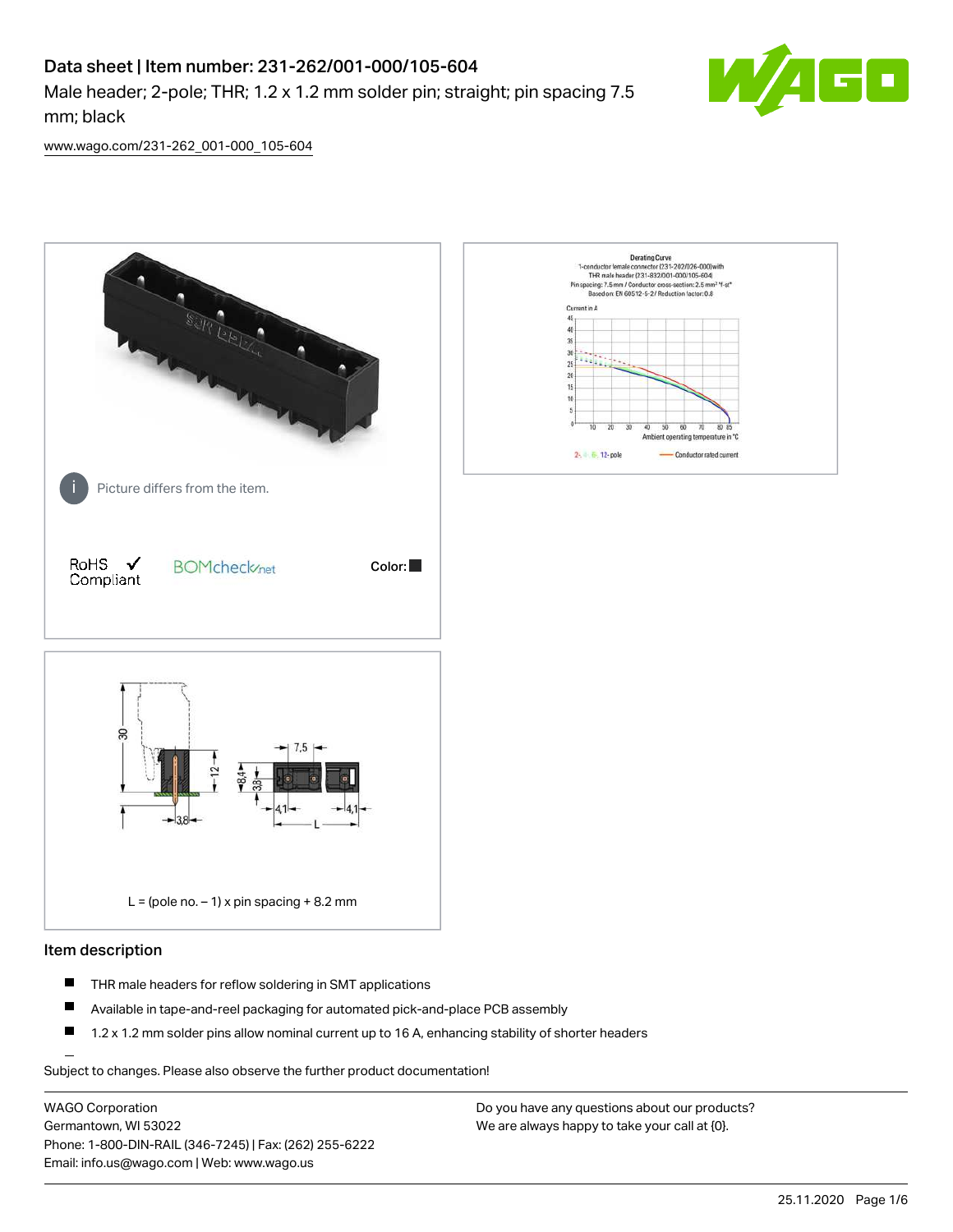

- Also available in bulk packaging for manual placement
- $\blacksquare$ Male headers may be mounted horizontally or vertically
- With coding fingers  $\blacksquare$

#### Safety information 1:

The MCS-MULTI CONNECTION SYSTEM includes connectors without breaking capacity in accordance with DIN EN 61984. When used as intended, these connectors must not be connected/disconnected when live or under load. The circuit design should ensure header pins, which can be touched, are not live when unmated.

# Data Electrical data

#### Ratings per IEC/EN 60664-1

| Ratings per                 | IEC/EN 60664-1                                                        |
|-----------------------------|-----------------------------------------------------------------------|
| Rated voltage (III / 3)     | 500 V                                                                 |
| Rated surge voltage (III/3) | 6 <sub>k</sub> V                                                      |
| Rated voltage (III/2)       | 630 V                                                                 |
| Rated surge voltage (III/2) | 6 <sub>k</sub> V                                                      |
| Nominal voltage (II/2)      | 1000V                                                                 |
| Rated surge voltage (II/2)  | 6 <sub>k</sub> V                                                      |
| Rated current               | 16A                                                                   |
| Legend (ratings)            | $(III / 2)$ $\triangle$ Overvoltage category III / Pollution degree 2 |

#### Ratings per UL 1059

| Approvals per                  | UL 1059 |
|--------------------------------|---------|
| Rated voltage UL (Use Group B) | 300 V   |
| Rated current UL (Use Group B) | 10 A    |
| Rated voltage UL (Use Group D) | 300 V   |
| Rated current UL (Use Group D) | 10 A    |

# Ratings per UL 1977

| Rated voltage UL 1977 | 600 V         |
|-----------------------|---------------|
| Rated current UL 1977 | $\sim$ $\sim$ |

# Ratings per CSA

| Approvals per                   | ົ |
|---------------------------------|---|
| Rated voltage CSA (Use Group B) |   |

Subject to changes. Please also observe the further product documentation!

| <b>WAGO Corporation</b>                                | Do you have any questions about our products? |
|--------------------------------------------------------|-----------------------------------------------|
| Germantown, WI 53022                                   | We are always happy to take your call at {0}. |
| Phone: 1-800-DIN-RAIL (346-7245)   Fax: (262) 255-6222 |                                               |
| Email: info.us@wago.com   Web: www.wago.us             |                                               |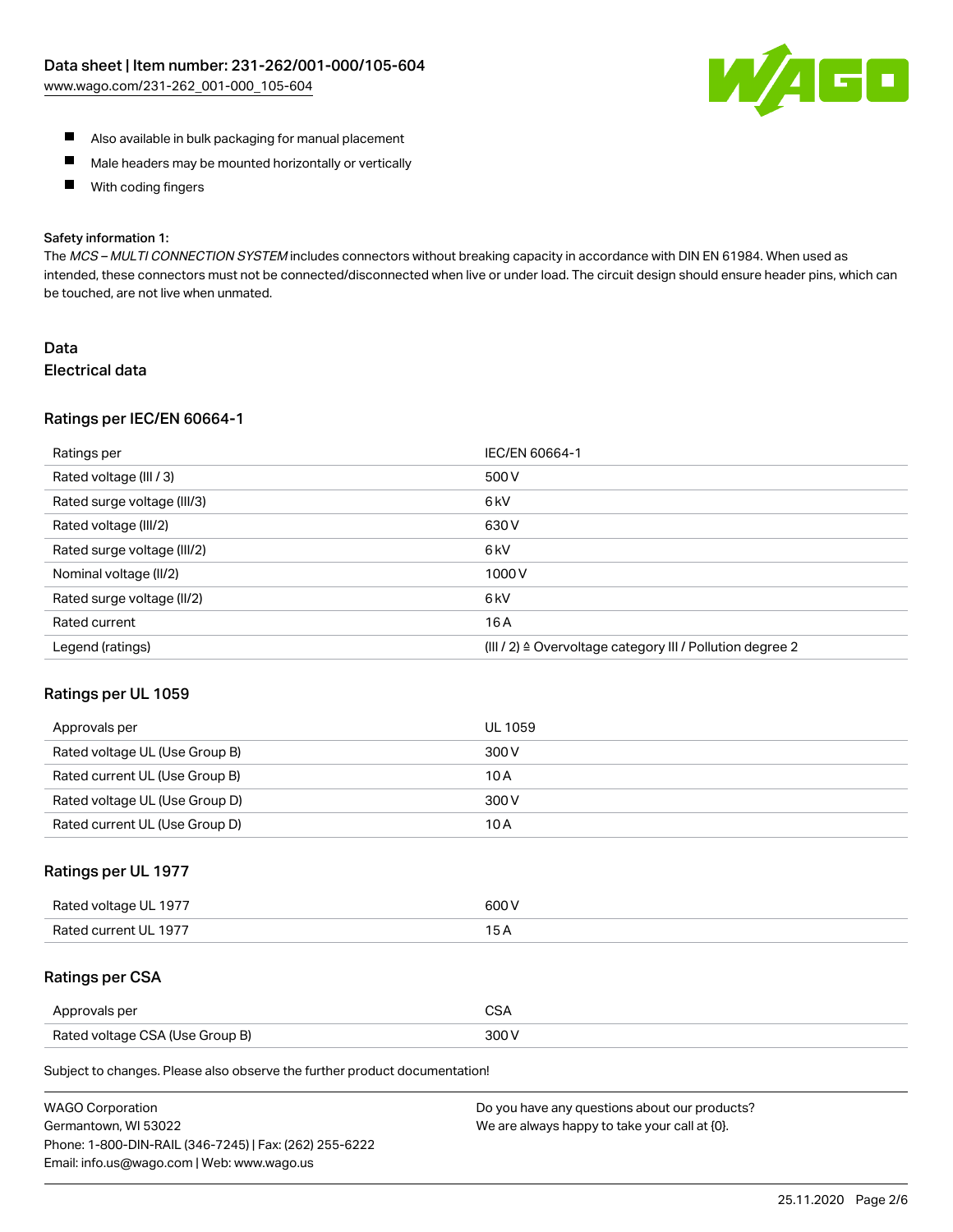[www.wago.com/231-262\\_001-000\\_105-604](http://www.wago.com/231-262_001-000_105-604)



| Rated current CSA (Use Group B) | 10 A  |
|---------------------------------|-------|
| Rated voltage CSA (Use Group D) | 300 V |
| Rated current CSA (Use Group D) | 10 A  |

# Connection data

| Pole No.                   | - |
|----------------------------|---|
| Total number of potentials |   |
| Number of connection types |   |
| Number of levels           |   |

# Physical data

| Pin spacing                        | 7.5 mm / 0.295 inch  |
|------------------------------------|----------------------|
| Width                              | 15.5 mm / 0.61 inch  |
| Height                             | 14.4 mm / 0.567 inch |
| Height from the surface            | 12 mm / 0.472 inch   |
| Depth                              | 8.4 mm / 0.331 inch  |
| Solder pin length                  | $2.4 \,\mathrm{mm}$  |
| Solder pin dimensions              | $1.2 \times 1.2$ mm  |
| Plated through-hole diameter (THR) | 1 7 $(+0.1)$ mm      |

# Plug-in connection

| Contact type (pluggable connector) | Male connector/plug |
|------------------------------------|---------------------|
| Connector (connection type)        | for PCB             |
| Mismating protection               | No                  |
| Mating direction to the PCB        | 90°                 |

# PCB contact

| PCB contact                         | THR                                      |
|-------------------------------------|------------------------------------------|
| Solder pin arrangement              | over the entire male connector (in-line) |
| Number of solder pins per potential |                                          |

#### Material Data

| Color                       | black                    |
|-----------------------------|--------------------------|
| Material group              |                          |
| Insulation material         | Polyphthalamide (PPA GF) |
| Flammability class per UL94 | VO                       |

Subject to changes. Please also observe the further product documentation!

| <b>WAGO Corporation</b>                                | Do you have any questions about our products? |
|--------------------------------------------------------|-----------------------------------------------|
| Germantown, WI 53022                                   | We are always happy to take your call at {0}. |
| Phone: 1-800-DIN-RAIL (346-7245)   Fax: (262) 255-6222 |                                               |
| Email: info.us@wago.com   Web: www.wago.us             |                                               |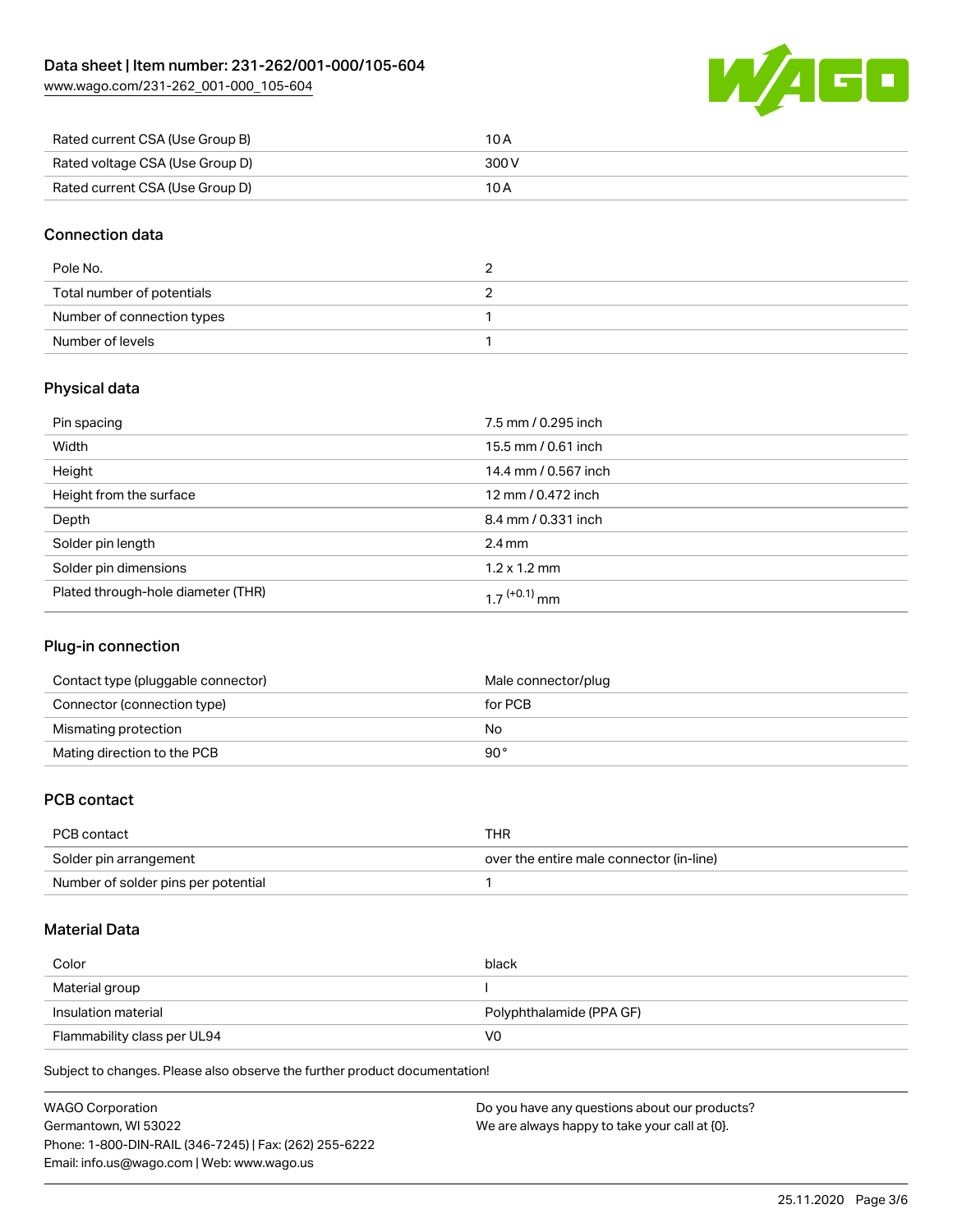

| Contact material | Electrolytic copper (E <sub>Cu</sub> ) |
|------------------|----------------------------------------|
| Contact plating  | tin-plated                             |
| Fire load        | $0.022$ MJ                             |
| Weight           | 0.9 <sub>g</sub>                       |
|                  |                                        |

# Environmental Requirements

| Limit temperature range | $+100 °C$<br>-60  > |
|-------------------------|---------------------|
|-------------------------|---------------------|

# Commercial data

| Product Group         | 3 (Multi Conn. System) |  |
|-----------------------|------------------------|--|
| Packaging type        | <b>BOX</b>             |  |
| Country of origin     | PL                     |  |
| <b>GTIN</b>           | 4045454900977          |  |
| Customs tariff number | 85366990990            |  |

# Approvals / Certificates

#### Country specific Approvals

| Logo       | Approval                                            | <b>Additional Approval Text</b> | Certificate<br>name |
|------------|-----------------------------------------------------|---------------------------------|---------------------|
|            | CВ<br><b>DEKRA Certification B.V.</b>               | IEC 61984                       | NL-39756            |
|            | <b>CSA</b><br><b>DEKRA Certification B.V.</b>       | C <sub>22.2</sub>               | 1466354             |
| EMA<br>FUR | <b>KEMA/KEUR</b><br><b>DEKRA Certification B.V.</b> | EN 61984                        | 2190761.01          |

#### UL-Approvals

| Logo | Approval                                    | <b>Additional Approval Text</b> | Certificate<br>name |
|------|---------------------------------------------|---------------------------------|---------------------|
| Э.   | UR<br>Underwriters Laboratories Inc.        | <b>UL 1059</b>                  | E45172              |
|      | <b>UR</b><br>Underwriters Laboratories Inc. | <b>UL 1977</b>                  | 20150318-<br>E45171 |

Subject to changes. Please also observe the further product documentation!

| <b>WAGO Corporation</b>                                | Do you have any questions about our products? |
|--------------------------------------------------------|-----------------------------------------------|
| Germantown, WI 53022                                   | We are always happy to take your call at {0}. |
| Phone: 1-800-DIN-RAIL (346-7245)   Fax: (262) 255-6222 |                                               |
| Email: info.us@wago.com   Web: www.wago.us             |                                               |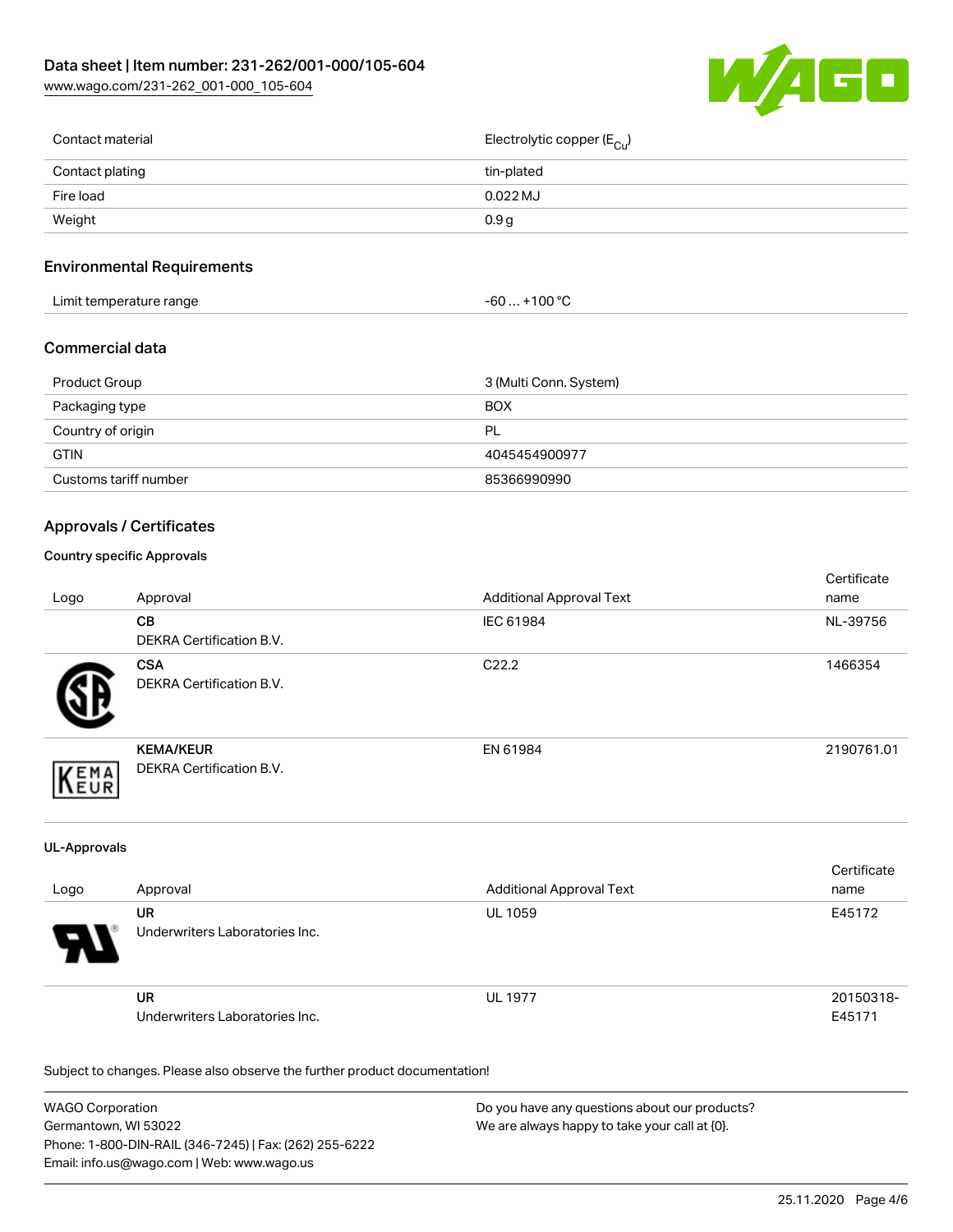



#### Counterpart

|                | ltem no.231-202/026-000                                                         | www.wago.com/231-202/026-000 |
|----------------|---------------------------------------------------------------------------------|------------------------------|
| <b>CALL OF</b> | Female plug; 2-pole; 12 AWG max; pin spacing 7.5 mm; 1 conductor per pole; gray |                              |

#### Compatible products

#### Marking accessories

|                               | Item no.: 210-833                                               |             |                      |                      |  |
|-------------------------------|-----------------------------------------------------------------|-------------|----------------------|----------------------|--|
|                               | Marking strips; on reel; 6 mm wide; plain; Self-adhesive; white |             |                      | www.wago.com/210-833 |  |
|                               | Item no.: 210-834                                               |             |                      |                      |  |
|                               | Marking strips; on reel; 5 mm wide; plain; Self-adhesive; white |             |                      | www.wago.com/210-834 |  |
| Coding                        |                                                                 |             |                      |                      |  |
|                               | Item no.: 231-130                                               |             | www.wago.com/231-130 |                      |  |
|                               | Coding key; snap-on type; light gray                            |             |                      |                      |  |
|                               | Item no.: 231-500                                               |             |                      |                      |  |
|                               | Spacer; for formation of groups; light gray                     |             | www.wago.com/231-500 |                      |  |
|                               |                                                                 |             |                      |                      |  |
| <b>Downloads</b>              |                                                                 |             |                      |                      |  |
| Documentation                 |                                                                 |             |                      |                      |  |
| <b>Additional Information</b> |                                                                 |             |                      |                      |  |
| Technical explanations        |                                                                 | Apr 3, 2019 | pdf<br>3.6 MB        | Download             |  |
|                               |                                                                 |             |                      |                      |  |
| <b>CAD files</b>              |                                                                 |             |                      |                      |  |
| CAD data                      |                                                                 |             |                      |                      |  |
|                               | 2D/3D Models 231-262/001-000/105-604                            |             | URL                  | Download             |  |
|                               |                                                                 |             |                      |                      |  |

# Installation Notes

# Coding

Subject to changes. Please also observe the further product documentation!

WAGO Corporation Germantown, WI 53022 Phone: 1-800-DIN-RAIL (346-7245) | Fax: (262) 255-6222 Email: info.us@wago.com | Web: www.wago.us

Do you have any questions about our products? We are always happy to take your call at {0}.